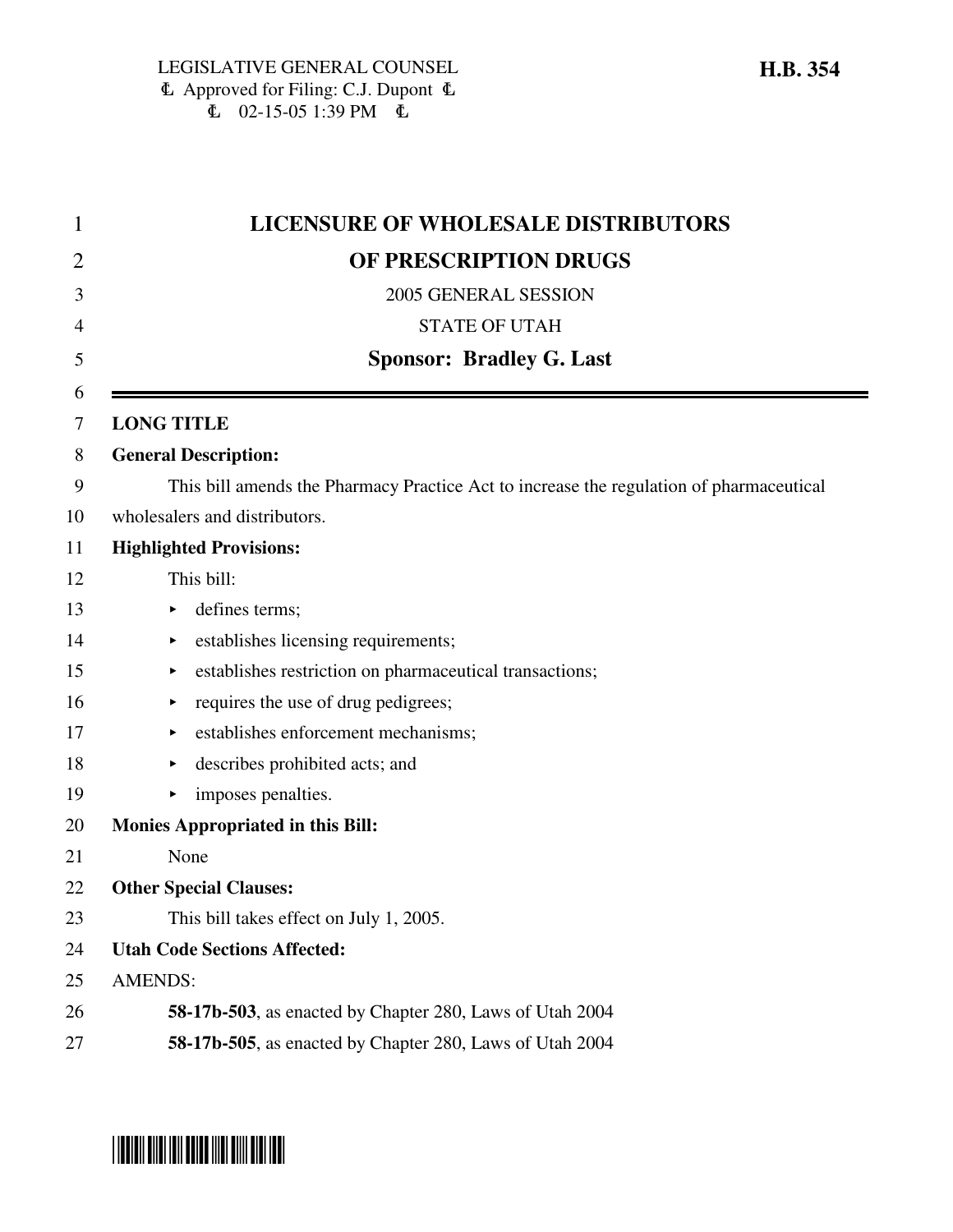| 28 | <b>ENACTS:</b>                                                                                    |
|----|---------------------------------------------------------------------------------------------------|
| 29 | <b>58-17b-801</b> , Utah Code Annotated 1953                                                      |
| 30 | 58-17b-802, Utah Code Annotated 1953                                                              |
| 31 | 58-17b-803, Utah Code Annotated 1953                                                              |
| 32 | <b>58-17b-804</b> , Utah Code Annotated 1953                                                      |
| 33 | 58-17b-805, Utah Code Annotated 1953                                                              |
| 34 | 58-17b-806, Utah Code Annotated 1953                                                              |
| 35 | 58-17b-807, Utah Code Annotated 1953                                                              |
| 36 | 58-17b-808, Utah Code Annotated 1953                                                              |
| 37 | <b>REPEALS:</b>                                                                                   |
| 38 | 58-17b-617, as enacted by Chapter 280, Laws of Utah 2004                                          |
| 39 |                                                                                                   |
| 40 | Be it enacted by the Legislature of the state of Utah:                                            |
| 41 | Section 1. Section 58-17b-503 is amended to read:                                                 |
| 42 | 58-17b-503. Exception to unprofessional conduct.                                                  |
| 43 | (1) For purposes of this section:                                                                 |
| 44 | (a) "ICFMR" means an intermediate care facility for the mentally retarded licensed as a           |
| 45 | nursing care facility or a small health care facility under Title 26, Chapter 21, Health Care     |
| 46 | Facility Licensing and Inspection Act.                                                            |
| 47 | (b) "Nursing care facility" has the same definition as in Section 26-21-2.                        |
| 48 | (c) "Unit pack" means a single dose-single drug package which identification indicates            |
| 49 | the lot number and expiration date for the drug.                                                  |
| 50 | (2) Notwithstanding the provisions of Subsection 58-17b-502(5) and Part 8.                        |
| 51 | Pharmaceutical Wholesaler and Distributor Regulation Act, a pharmacist may accept back and        |
| 52 | redistribute any unused drug, or a part of it, after it has left the premises of the pharmacy if: |
| 53 | (a) the drug was prescribed to a patient in a nursing care facility, an ICFMR, or state           |
| 54 | prison facility, county jail, or state hospital;                                                  |
| 55 | (b) the drug was stored under the supervision of a licensed health care provider                  |
| 56 | according to manufacturer recommendations;                                                        |
| 57 | (c) the drug is in a unit pack or in the manufacturer's sealed container;                         |
| 58 | (d) the drug was returned to the original dispensing pharmacy;                                    |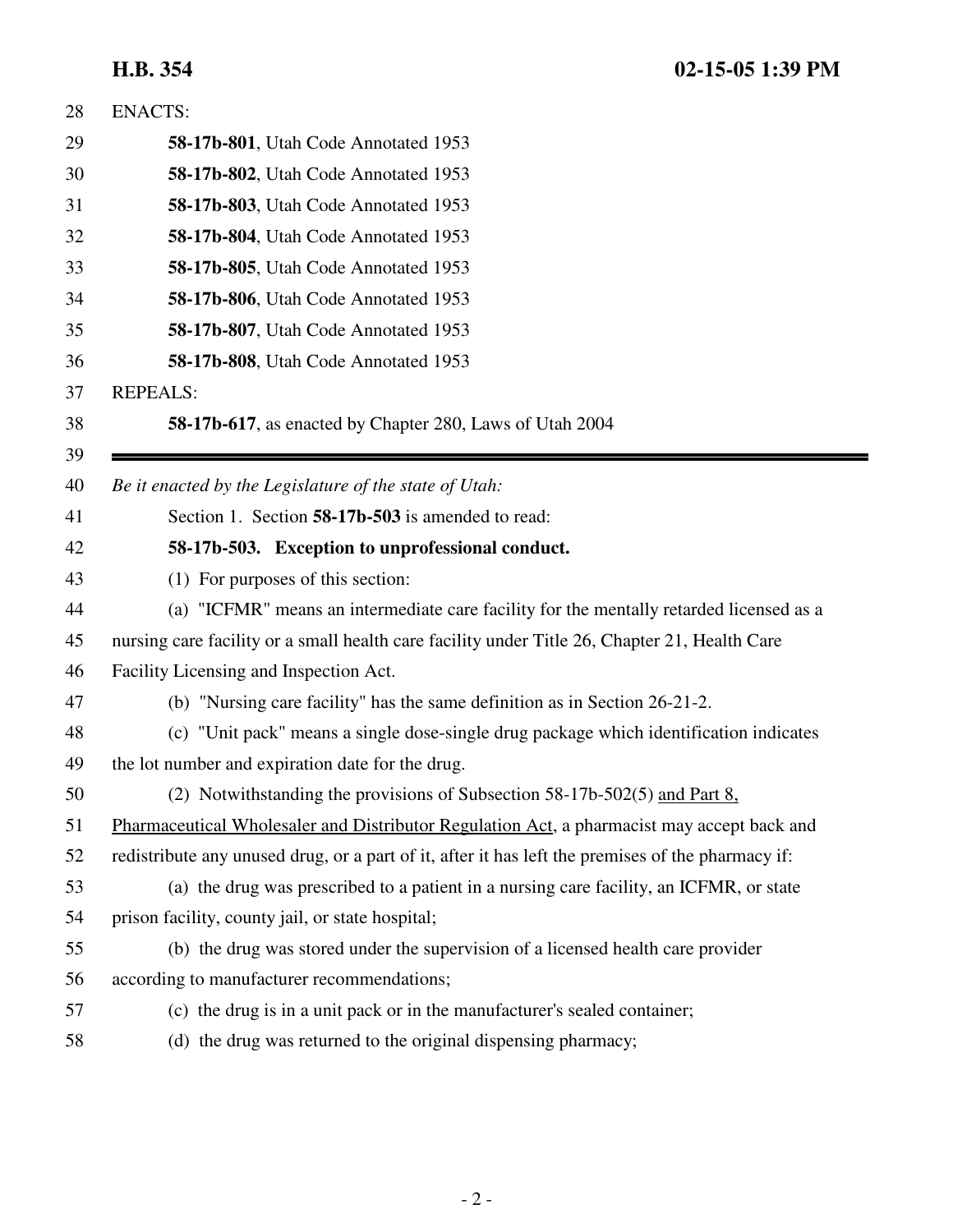| 59 | (e) the drug was initially dispensed by a licensed pharmacist or licensed pharmacy                |
|----|---------------------------------------------------------------------------------------------------|
| 60 | intern; and                                                                                       |
| 61 | (f) accepting back and redistribution of the drug complies with Federal Food and Drug             |
| 62 | Administration and Drug Enforcement Administration regulations.                                   |
| 63 | Section 2. Section 58-17b-505 is amended to read:                                                 |
| 64 | 58-17b-505. Educational and enforcement fund.                                                     |
| 65 | (1) The director may use the money collected pursuant to [Section] Sections                       |
| 66 | 58-17b-504 and 58-17b-808 for the following purposes:                                             |
| 67 | (a) education and training of licensees under this chapter;                                       |
| 68 | (b) enforcement of this chapter by:                                                               |
| 69 | (i) investigating unprofessional or unlawful conduct;                                             |
| 70 | (ii) providing legal representation to the division when legal action is taken against a          |
| 71 | person engaging in unprofessional or unlawful conduct;                                            |
| 72 | (iii) monitoring compliance of renewal requirement; and                                           |
| 73 | (iv) education and training of division staff and board members.                                  |
| 74 | (2) All funding for the purposes listed in Subsection (1) is nonlapsing.                          |
| 75 | (3) Any penalty which is not paid may be collected by the director by either referring            |
| 76 | the matter to a collection agency or bringing an action in the district court of the county in    |
| 77 | which the person against whom the penalty is imposed resides or in the county where the office    |
| 78 | of the director is located.                                                                       |
| 79 | (4) Any county attorney or the attorney general of the state is to provide legal                  |
| 80 | assistance and advice to the director in any action to collect the penalty. In any action brought |
| 81 | to enforce the provisions of this section, reasonable attorney's fees and costs shall be awarded  |
| 82 | in which the person against whom the penalty is imposed resides or in the county where the        |
| 83 | office of the director is located.                                                                |
| 84 | Section 3. Section 58-17b-801 is enacted to read:                                                 |
| 85 | Part 8. Pharmaceutical Wholesaler and Distributor Regulation Act                                  |
| 86 | 58-17b-801. Title.                                                                                |
| 87 | This part is known as the "Pharmaceutical Wholesaler and Distributor Regulation Act."             |
| 88 | Section 4. Section 58-17b-802 is enacted to read:                                                 |
| 89 | 58-17b-802. Definitions.                                                                          |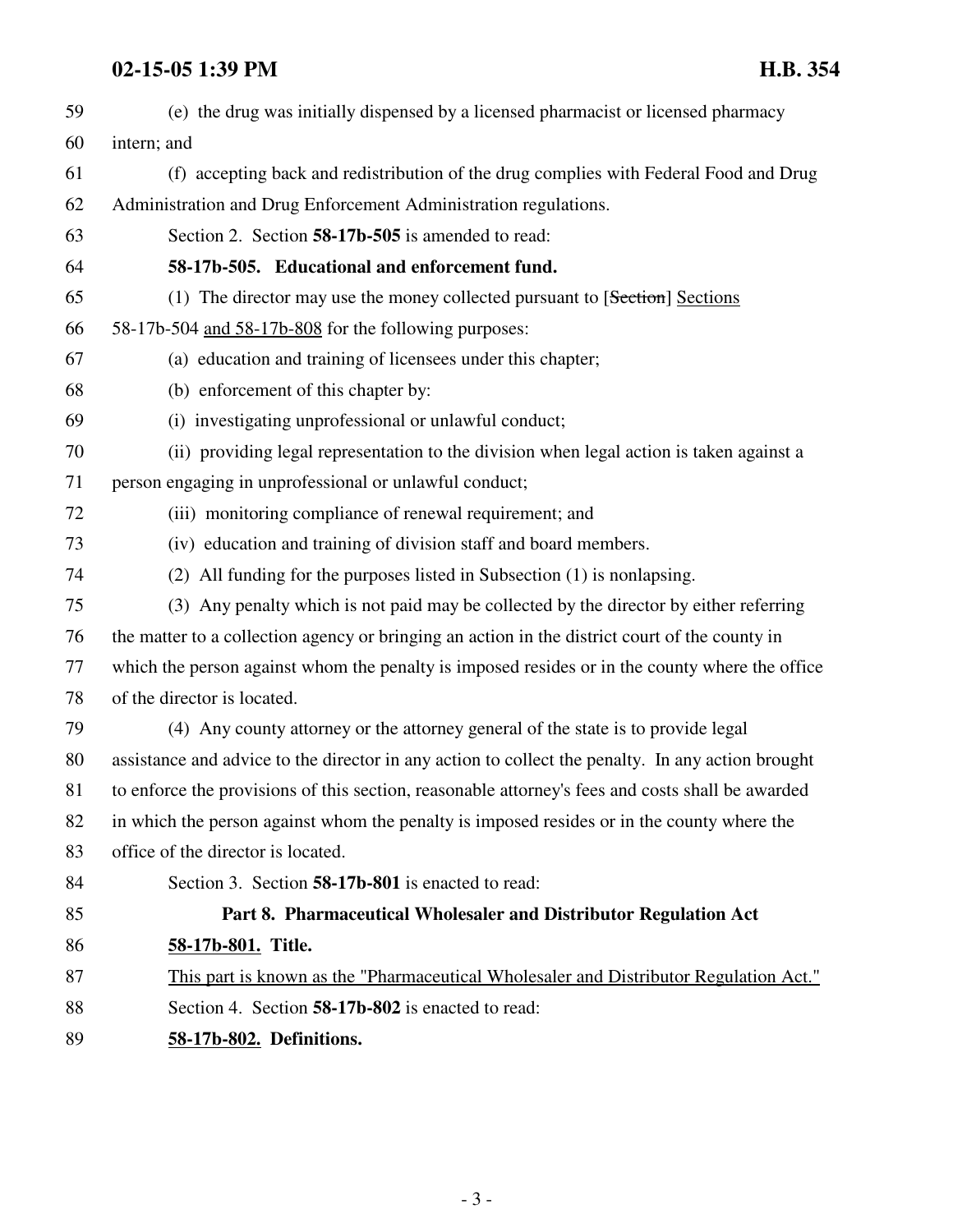| 90  | In addition to the definitions in Section 58-17b-102, for purposes of this part:               |
|-----|------------------------------------------------------------------------------------------------|
| 91  | (1) "Authentication" means to affirmatively verify before any distribution of a                |
| 92  | prescription drug occurs that each transaction listed on the pedigree has occurred.            |
| 93  | (2) "Facility" means a facility of a wholesale distributor where prescription drugs are        |
| 94  | stored, handled, repackaged, or offered for sale.                                              |
| 95  | (3) "Immediate family" includes a person's spouse, children, parents, siblings, the            |
| 96  | spouses of a person's children, and the spouses of a person's siblings.                        |
| 97  | (4) "Normal distribution channel" means a chain of custody for a prescription drug that        |
| 98  | goes from a manufacturer, to a pharmaceutical wholesaler and distributor, to a pharmacy, to a  |
| 99  | patient.                                                                                       |
| 100 | (5) "Pedigree" means a document or electronic file containing information that records         |
| 101 | each distribution of any given prescription drug, from sale by a pharmaceutical manufacturer,  |
| 102 | through acquisition and sale by any pharmaceutical wholesaler and distributor or repackager,   |
| 103 | until final sale to a pharmacy, or other person dispensing or administering the prescription   |
| 104 | drug.                                                                                          |
| 105 | (6) "Repackage" includes repackaging or otherwise changing the container, wrapper, or          |
| 106 | labeling to further the distribution of a prescription drug.                                   |
| 107 | Section 5. Section 58-17b-803 is enacted to read:                                              |
| 108 | 58-17b-803. Pharmaceutical wholesaler and distributor licensing requirement.                   |
| 109 | (1) Every pharmaceutical wholesaler and distributor who engages in the wholesale               |
| 110 | distribution of prescription drugs into this state must be licensed by the state in which it   |
| 111 | resides, before engaging in wholesale distributions of wholesale prescription drugs into this  |
| 112 | state.                                                                                         |
| 113 | (2) The division shall require the following minimum information from each                     |
| 114 | pharmaceutical wholesaler or distributer applying to get a license under Subsection (1) and as |
| 115 | part of any renewal of any license:                                                            |
| 116 | (a) the name, full business address, and telephone number of the licensee;                     |
| 117 | (b) all trade or business names used by the licensee;                                          |
| 118 | (c) addresses, telephone numbers, and the names of contact persons for all facilities          |
| 119 | used by the licensee for the storage, handling, and distribution of prescription drugs;        |
| 120 | (d) the type of ownership or operation;                                                        |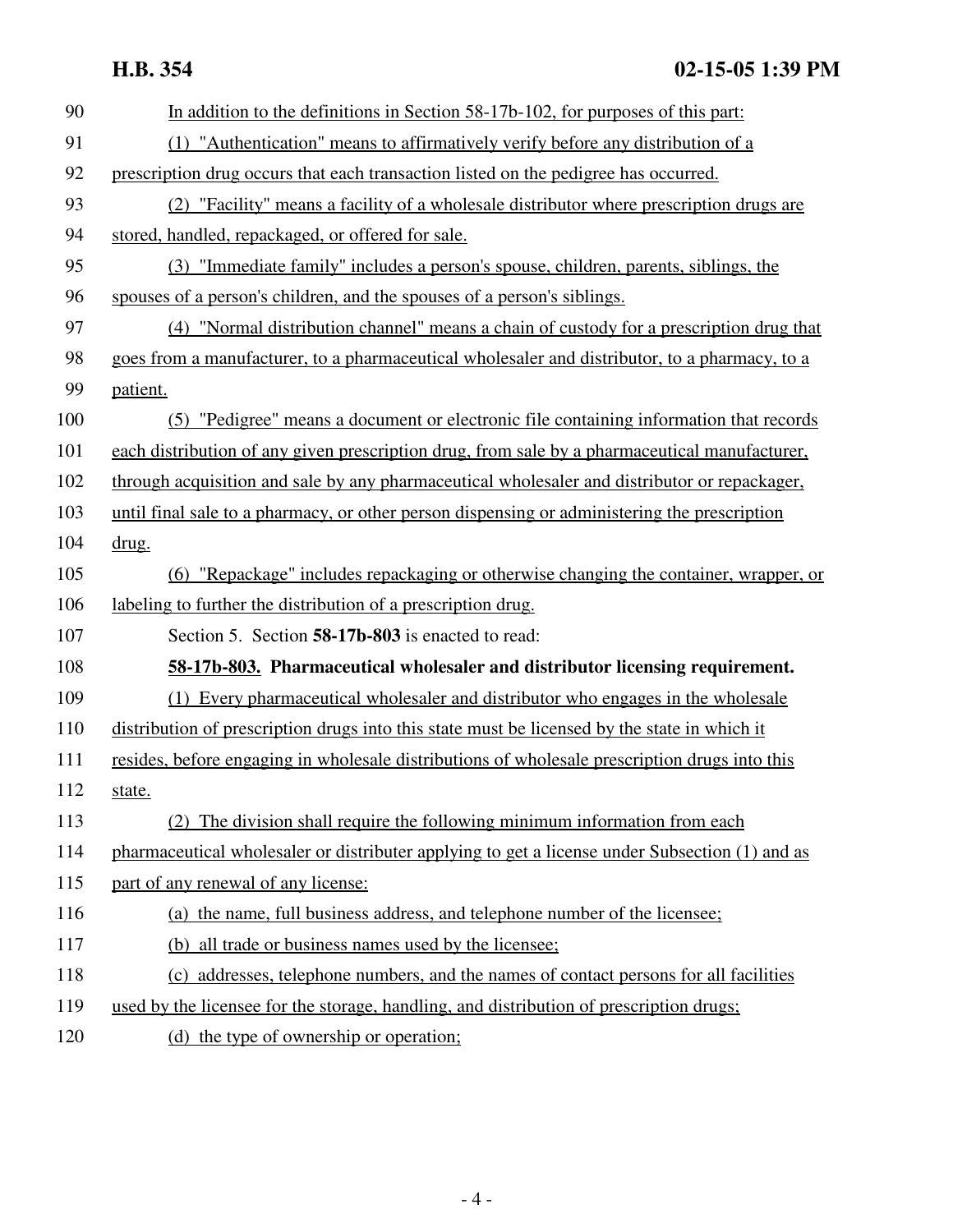| 121 | (e) the name of the owner and operator of the licensee, including:                                 |
|-----|----------------------------------------------------------------------------------------------------|
| 122 | (i) if a person, the name of the person;                                                           |
| 123 | (ii) if a partnership, the name of each partner, and the name of the partnership;                  |
| 124 | (iii) if a corporation, the name and title of each corporate officer and director, the             |
| 125 | corporate names, and the name of the state of incorporation; and                                   |
| 126 | (iv) if a sole proprietor, the full name of the sole proprietor and the name of the                |
| 127 | business entity;                                                                                   |
| 128 | (f) a list of all licenses and permits issued to the licensee by any other state that              |
| 129 | authorizes the licensee to purchase or possess prescription drugs;                                 |
| 130 | (g) the name of the manager of the facility that is applying for the initial license, or to        |
| 131 | renew the license, the next four highest ranking employees responsible for prescription drug       |
| 132 | wholesale operations for the facility, and the name of all affiliated parties for the facility,    |
| 133 | together with the personal information statement and fingerprints required pursuant to             |
| 134 | Subsection $(2)(i)$ for each such persons;                                                         |
| 135 | (h) the name of the licensee's designated representative for the facility in accordance            |
| 136 | with Subsection (4), together with the personal information statement and fingerprints, required   |
| 137 | pursuant to Subsection $(2)(i)$ for the designated representative; and                             |
| 138 | (i) each person required by Subsections $(2)(g)$ and (h) to provide a personal                     |
| 139 | information statement and fingerprints shall provide the following information to the division:    |
| 140 | (i) the person's places of residence for the past seven years;                                     |
| 141 | (ii) the person's date and place of birth;                                                         |
| 142 | (iii) the person's occupations, positions of employment, and offices held during the past          |
| 143 | seven years;                                                                                       |
| 144 | (iv) the principal business and address of any business, corporation, or other                     |
| 145 | organization in which the person held a position or was employed under Subsection $(2)(h)(iii)$ ;  |
| 146 | (v) whether the person has been, during the past seven years, the subject of any                   |
| 147 | proceeding for the revocation of any license and, if so, the nature of the proceeding and the      |
| 148 | disposition of the proceeding;                                                                     |
| 149 | (vi) whether, during the past seven years, the person has been enjoined, either                    |
| 150 | temporarily or permanently, by a court of competent jurisdiction from violating any federal or     |
| 151 | state law regulating the possession, control, or distribution of prescription drugs, together with |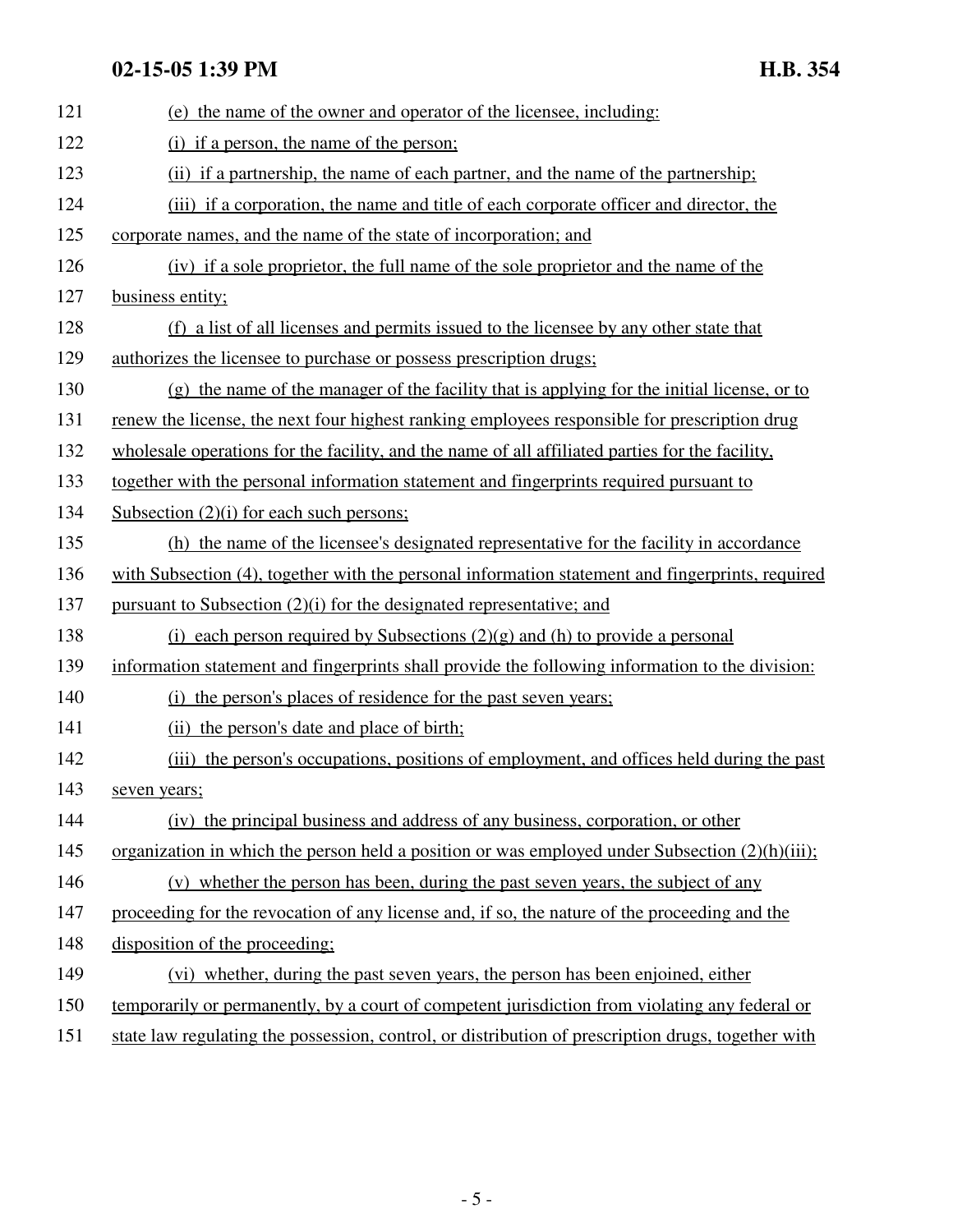| 152 | details concerning any such event;                                                                |
|-----|---------------------------------------------------------------------------------------------------|
| 153 | (vii) (A) a description of any involvement or investments by the person during the past           |
| 154 | seven years with any business:                                                                    |
| 155 | (I) that manufactured, administered, prescribed, distributed, or stored pharmaceutical            |
| 156 | products; or                                                                                      |
| 157 | (II) that was named as a party in a lawsuit during the past seven years; and                      |
| 158 | (B) Subsection $(2)(i)(vii)(A)$ does not include any ownership of stock in a publicly             |
| 159 | traded company or mutual fund;                                                                    |
| 160 | (viii) (A) a description of any felony criminal offense of which the person, as an adult,         |
| 161 | was found guilty, regardless of whether adjudication or guilt was withheld or whether the         |
| 162 | person pled guilty or nolo contendere; and                                                        |
| 163 | (B) if the person indicates that a criminal conviction is under appeal and submits a              |
| 164 | copy of the notice of appeal of that criminal offense, the applicant must, within 15 days after   |
| 165 | the disposition of the appeal, submit to the division a copy of the final written order of        |
| 166 | disposition; and                                                                                  |
| 167 | (ix) a photograph of the person taken in the previous 30 days.                                    |
| 168 | (3) The information required pursuant to Subsection (2) shall be provided under oath.             |
| 169 | (4) The division shall not issue or renew a pharmaceutical wholesaler and distributor             |
| 170 | license of a licensee, unless the division determines that the designated representative required |
| 171 | under Subsection $(2)(h)$ meets the following qualifications:                                     |
| 172 | (a) is at least 21 years of age;                                                                  |
| 173 | (b) has been employed full time for at least three years in a pharmacy or with a                  |
| 174 | pharmaceutical wholesaler and distributor in a capacity related to the dispensing and             |
| 175 | distribution of, and record keeping relating to, prescription drugs;                              |
| 176 | (c) has received a score of 75% or more on an examination given by the division                   |
| 177 | regarding federal and state laws governing wholesale distribution of prescription drugs, which    |
| 178 | test shall be retaken each time the licensee lists the person as the designated representative in |
| 179 | an application for license or renewal of a license;                                               |
| 180 | (d) is employed by the licensee full time in a managerial level position;                         |
| 181 | (e) is actively involved in and aware of the actual daily operation of the pharmaceutical         |
| 182 | wholesaler and distributor;                                                                       |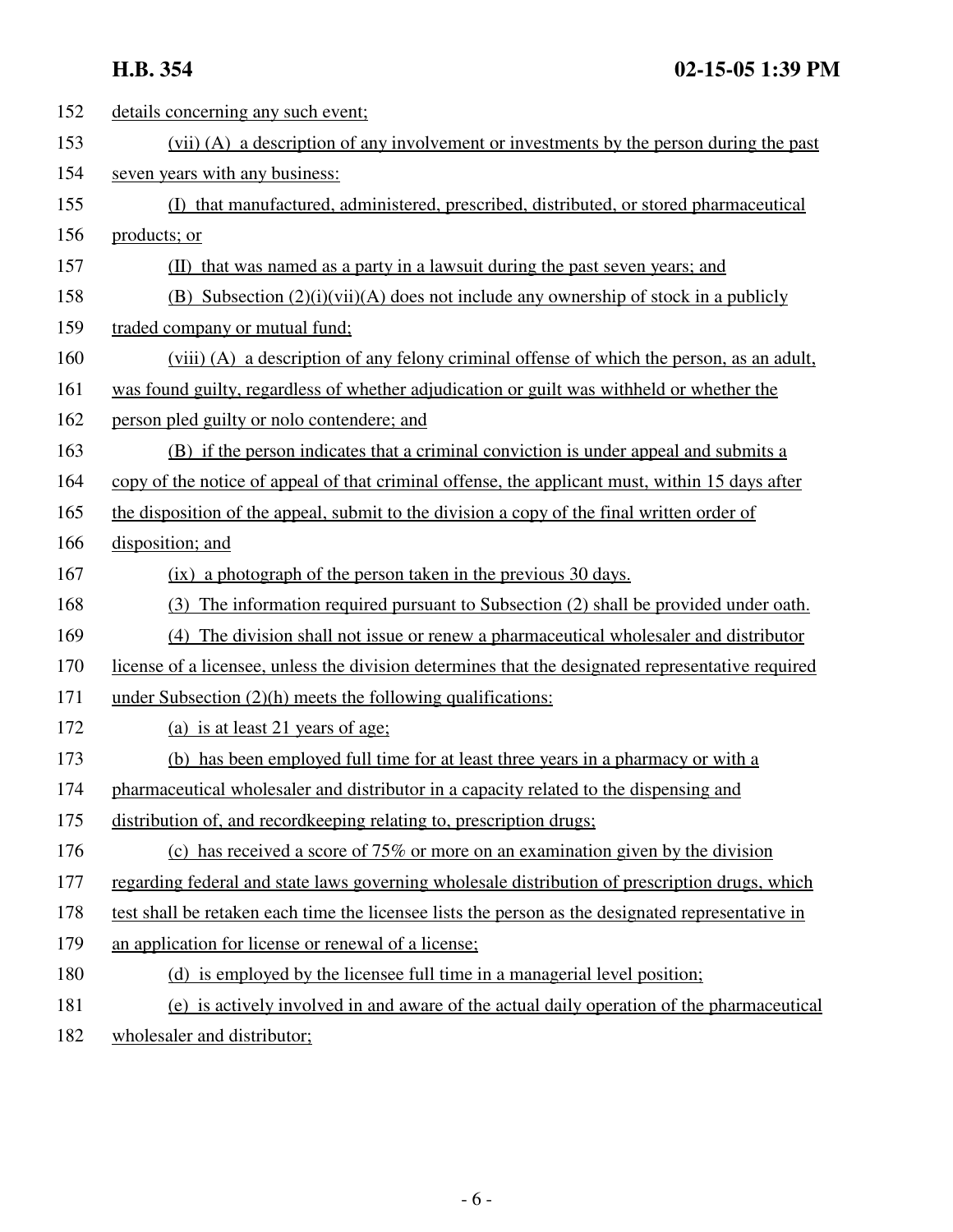| 183 | (f) is physically present at the facility of the licensee during regular business hours,             |
|-----|------------------------------------------------------------------------------------------------------|
| 184 | except when the absence of the designated representative is authorized, including sick leave         |
| 185 | and vacation leave;                                                                                  |
| 186 | (g) is serving in the capacity of a designated representative for only one licensee at a             |
| 187 | time;                                                                                                |
| 188 | (h) does not have any convictions under any federal, state, or local laws relating to                |
| 189 | wholesale or retail prescription drug distribution of controlled substances; and                     |
| 190 | (i) does not have any felony convictions under federal, state, or local laws.                        |
| 191 | (5) The division shall submit the fingerprints provided by a person with an initial or a             |
| 192 | renewal license application for a statewide and national criminal background check.                  |
| 193 | $(6)$ (a) The division shall:                                                                        |
| 194 | (i) require every pharmaceutical wholesaler and distributor applying for a new license               |
| 195 | or the renewal of a license to submit a bond to the division in an amount established by the         |
| 196 | division by administrative rule; or                                                                  |
| 197 | (ii) other equivalent means of security acceptable to the division including an                      |
| 198 | irrevocable letter of credit or a deposit in a trust account or financial institution, payable to a  |
| 199 | fund established by the division pursuant to Subsection (7).                                         |
| 200 | (b) (i) The purpose of the bond required by this Subsection (6) is to secure payment of:             |
| 201 | (A) any fines or penalties lawfully imposed by the division against a licensee for                   |
| 202 | violating this part;                                                                                 |
| 203 | any fees and costs incurred by the division enforcing this part; and<br>(B)                          |
| 204 | any costs incurred by the state as a result of the licensee's violation of this part.<br>(C)         |
| 205 | (ii) The bond may be used by the state if the licensee fails to pay any fines, penalties, or         |
| 206 | costs imposed under Subsection $(6)(b)(i)$ within 30 days after the imposition of the fine is final. |
| 207 | (c) The state may make a claim against such bond or security until one year after the                |
| 208 | licensee's license ceases to be valid.                                                               |
| 209 | The division shall establish a fund, separate from its other accounts, in which to                   |
| 210 | deposit the pharmaceutical wholesaler and distributor bonds.                                         |
| 211 | (8) If a pharmaceutical wholesaler and distributor distributes prescription drugs from               |
| 212 | more than one facility, the pharmaceutical wholesaler and distributor shall obtain a license for     |
| 213 | each facility.                                                                                       |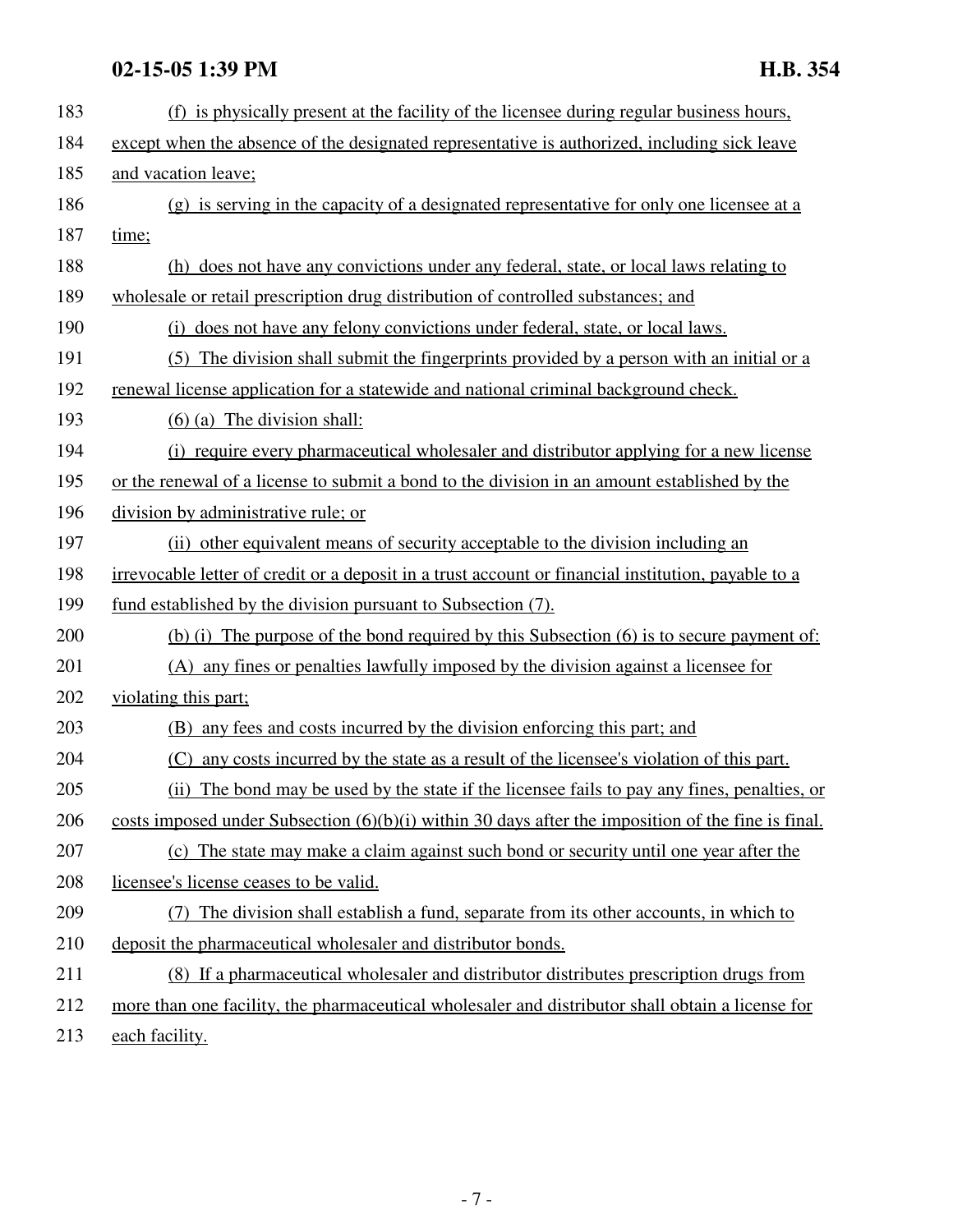| 214 | (9) Changes in any information in Subsection (2) shall be submitted to the division as           |
|-----|--------------------------------------------------------------------------------------------------|
| 215 | required by the division by administrative rule adopted in accordance with Title 63, Chapter     |
| 216 | 46a, Utah Administrative Rulemaking Act.                                                         |
| 217 | Section 6. Section 58-17b-804 is enacted to read:                                                |
| 218 | 58-17b-804. Minimum restrictions on transactions.                                                |
| 219 | (1) In any calendar month, a pharmaceutical wholesaler and distributor shall sell,               |
| 220 | distribute, or otherwise transfer at least 95% of its total amount of prescription drugs to a    |
| 221 | pharmacy or other person dispensing or administering the drug.                                   |
| 222 | (2) (a) A pharmaceutical wholesaler and distributor shall not purchase or otherwise              |
| 223 | receive a prescription drug from a pharmacy, except that a pharmaceutical wholesaler and         |
| 224 | distributor may receive a prescription drug from a pharmacy if the prescription drug was         |
| 225 | originally purchased by the pharmacy from the pharmaceutical wholesaler and distributor.         |
| 226 | (b) A pharmaceutical wholesaler and distributor who meets the exception in                       |
| 227 | Subsection $(2)(a)$ shall not:                                                                   |
| 228 | (i) receive from a pharmacy an amount or quantity of a prescription drug larger than the         |
| 229 | amount or quantity that was originally sold by the pharmaceutical wholesaler and distributor to  |
| 230 | the pharmacy; or                                                                                 |
| 231 | (ii) pay the pharmacy an amount, either in cash or credit, more than the pharmacy                |
| 232 | originally paid the pharmaceutical wholesaler and distributor for the prescription drug.         |
| 233 | (3) A manufacturer or pharmaceutical wholesaler and distributor shall furnish                    |
| 234 | prescription drugs only to a person licensed by the appropriate state licensing authorities.     |
| 235 | Before furnishing prescription drugs to a person not known to the manufacturer or                |
| 236 | pharmaceutical wholesaler and distributor, the manufacturer or pharmaceutical wholesaler and     |
| 237 | distributor shall affirmatively verify that the person is legally authorized to receive the      |
| 238 | prescription drugs by contacting the appropriate state licensing authorities.                    |
| 239 | (4) (a) Prescription drugs furnished by a manufacturer or pharmaceutical wholesaler              |
| 240 | and distributor shall be delivered only to the premises listed on the license, provided that the |
| 241 | manufacturer or pharmaceutical wholesaler and distributor may furnish prescription drugs to an   |
| 242 | authorized person or agent of that person at the premises of the manufacturer or pharmaceutical  |
| 243 | wholesaler and distributor if:                                                                   |
| 244 | (i) the identity and authorization of the recipient is properly established; and                 |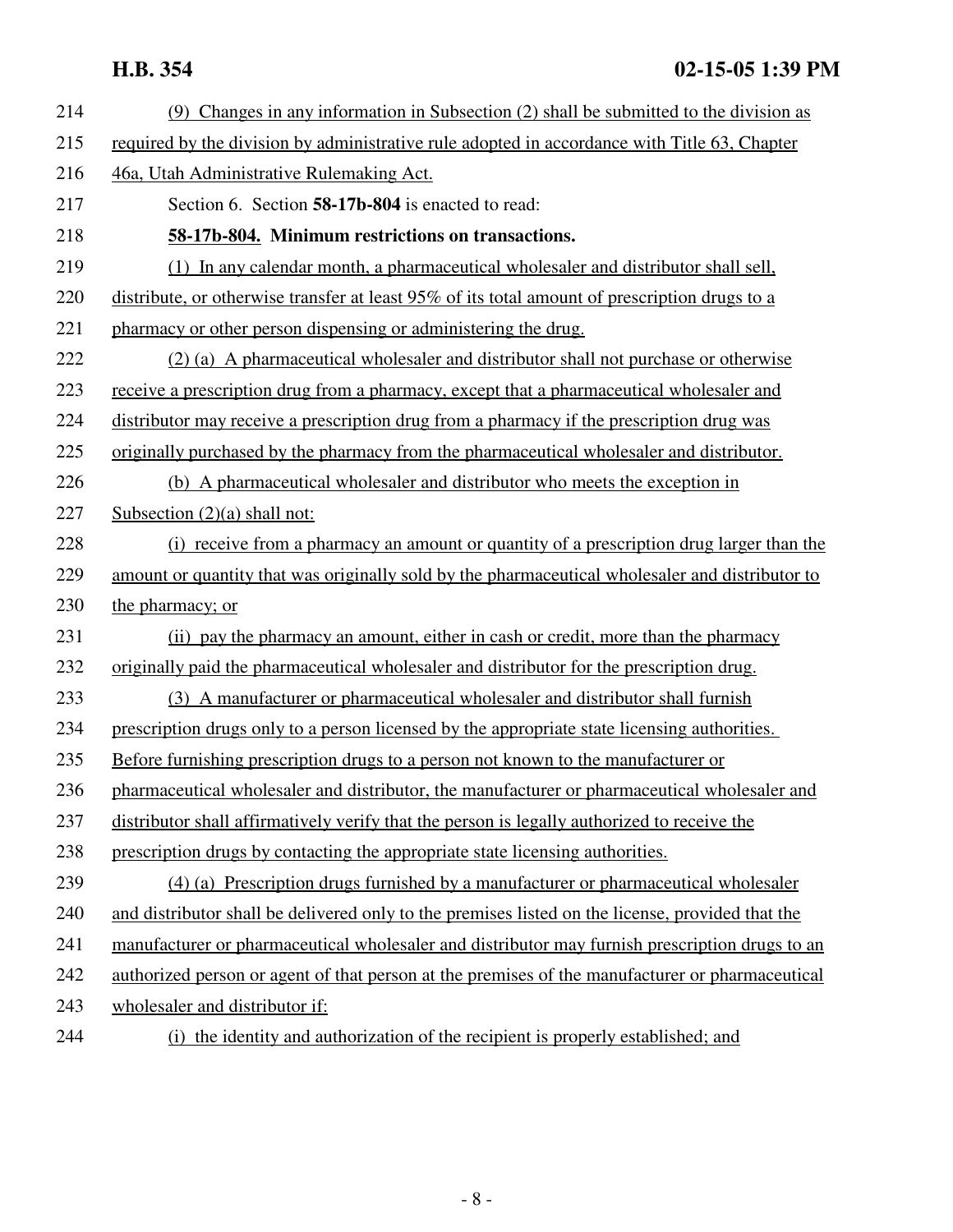| 245 | (ii) this method of receipt is employed only to meet the immediate needs of a particular              |
|-----|-------------------------------------------------------------------------------------------------------|
| 246 | patient of the authorized person.                                                                     |
| 247 | (b) Prescription drugs may be furnished to a hospital pharmacy receiving area provided                |
| 248 | that a pharmacist or authorized receiving personnel signs, at the time of delivery, a receipt         |
| 249 | showing the type and quantity of the prescription drug received. Any discrepancy between the          |
| 250 | receipt and the type and quantity of the prescription drug actually received shall be reported to     |
| 251 | the delivering manufacturer or pharmaceutical wholesaler and distributor by the next business         |
| 252 | day after the delivery to the pharmacy receiving area.                                                |
| 253 | (5) A manufacturer or pharmaceutical wholesaler and distributor shall not accept                      |
| 254 | payment for, or allow the use of, a person or entity's credit to establish an account for the         |
| 255 | purchase of prescription drugs from any person other than the owner of record, the chief              |
| 256 | executive officer, or the chief financial officer listed on the license of a person or entity legally |
| 257 | authorized to receive prescription drugs. Any account established for the purchase of                 |
| 258 | prescription drugs must bear the name of the licensee.                                                |
| 259 | Section 7. Section 58-17b-805 is enacted to read:                                                     |
| 260 | 58-17b-805. Pedigree.                                                                                 |
| 261 | $(1)$ (a) Each person who is engaged in the wholesale distribution of a prescription drug.            |
| 262 | including repackagers, but excluding the original manufacturer of the finished form of the            |
| 263 | prescription drug, shall provide a pedigree or electronic file identifying each sale, trade, or       |
| 264 | transfer of a prescription drug when a prescription drug leaves the normal distribution channel       |
| 265 | and is sold, traded, or transferred to any other person.                                              |
| 266 | (b) If a pharmacy sells a drug to any person that is not the final consumer, the                      |
| 267 | pharmacy shall provide to the person acquiring the prescription drug a pedigree identifying           |
| 268 | each sale, trade, or transfer of the prescription drug.                                               |
| 269 | (c) Sale, trade, or transfer of a prescription drug between licensees with a common                   |
| 270 | ownership, or to meet emergency needs are not subject to this Subsection (1).                         |
| 271 | (2) Each person who is engaged in the wholesale distribution of a prescription drug.                  |
| 272 | including repackagers, but excluding the original manufacturer of the finished form of the            |
| 273 | prescription drug, who is in possession of a pedigree for a prescription drug and attempts to         |
| 274 | further distribute that prescription drug, shall affirmatively verify before any distribution of a    |
| 275 | prescription drug occurs that each transaction listed on the pedigree has occurred.                   |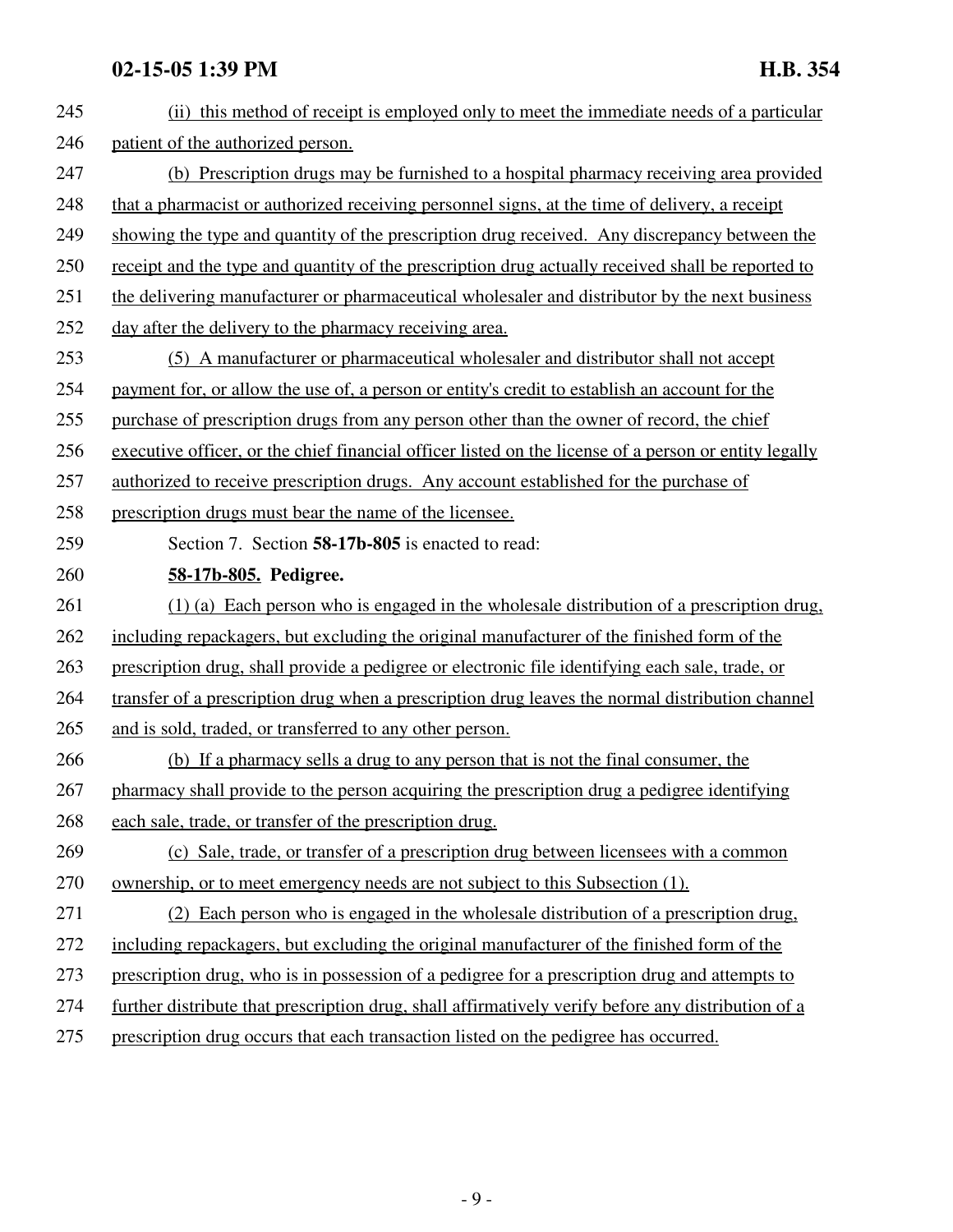## **H.B. 354 02-15-05 1:39 PM**

| 276 | (3) (a) The pedigree required by this section shall include all necessary identifying          |
|-----|------------------------------------------------------------------------------------------------|
| 277 | information concerning each sale in the chain of distribution of the product from the          |
| 278 | manufacturer, through acquisition and sale by any pharmaceutical wholesaler and distributor,   |
| 279 | or repackager, until final sale to a pharmacy or other person dispensing or administering the  |
| 280 | drug.                                                                                          |
| 281 | (b) At minimum, the necessary chain of distribution information required by                    |
| 282 | Subsection $(3)(a)$ shall include the:                                                         |
| 283 | (i) name, address, telephone number, and if available, the email address, of each owner        |
| 284 | of the prescription drug, and each pharmaceutical wholesaler and distributor who does not take |
| 285 | title to the prescription drug;                                                                |
| 286 | (ii) signature of each owner of the prescription drug and each pharmaceutical                  |
| 287 | wholesaler and distributor who does not take title to the prescription drug;                   |
| 288 | (iii) name and address of each location from which the product was shipped, if                 |
| 289 | different from the owner's;                                                                    |
| 290 | (iv) transaction dates; and                                                                    |
| 291 | (v) certification that each recipient has authenticated the pedigree.                          |
| 292 | (c) The pedigree shall also include the:                                                       |
| 293 | name of the prescription drug;<br>(i)                                                          |
| 294 | (ii) dosage form and strength of the prescription drug:                                        |
| 295 | (iii) size of the container;                                                                   |
| 296 | (iv) number of containers;                                                                     |
| 297 | (v) lot number of the prescription drug; and                                                   |
| 298 | (vi) name of the manufacturer of the finished dosage form.                                     |
| 299 | (4) Each pedigree statement required by this section shall be:                                 |
| 300 | (a) maintained by the purchaser and the pharmaceutical wholesaler and distributor for          |
| 301 | three years; and                                                                               |
| 302 | (b) available for inspection or removal upon a request of an authorized officer of the         |
| 303 | law.                                                                                           |
| 304 | (5) The division shall adopt administrative rules and a form in accordance with Title          |
| 305 | 63, Chapter 46a, Utah Administrative Rulemaking Act, relating to the requirements of this part |
| 306 | no later than 90 days after the effective date of this part.                                   |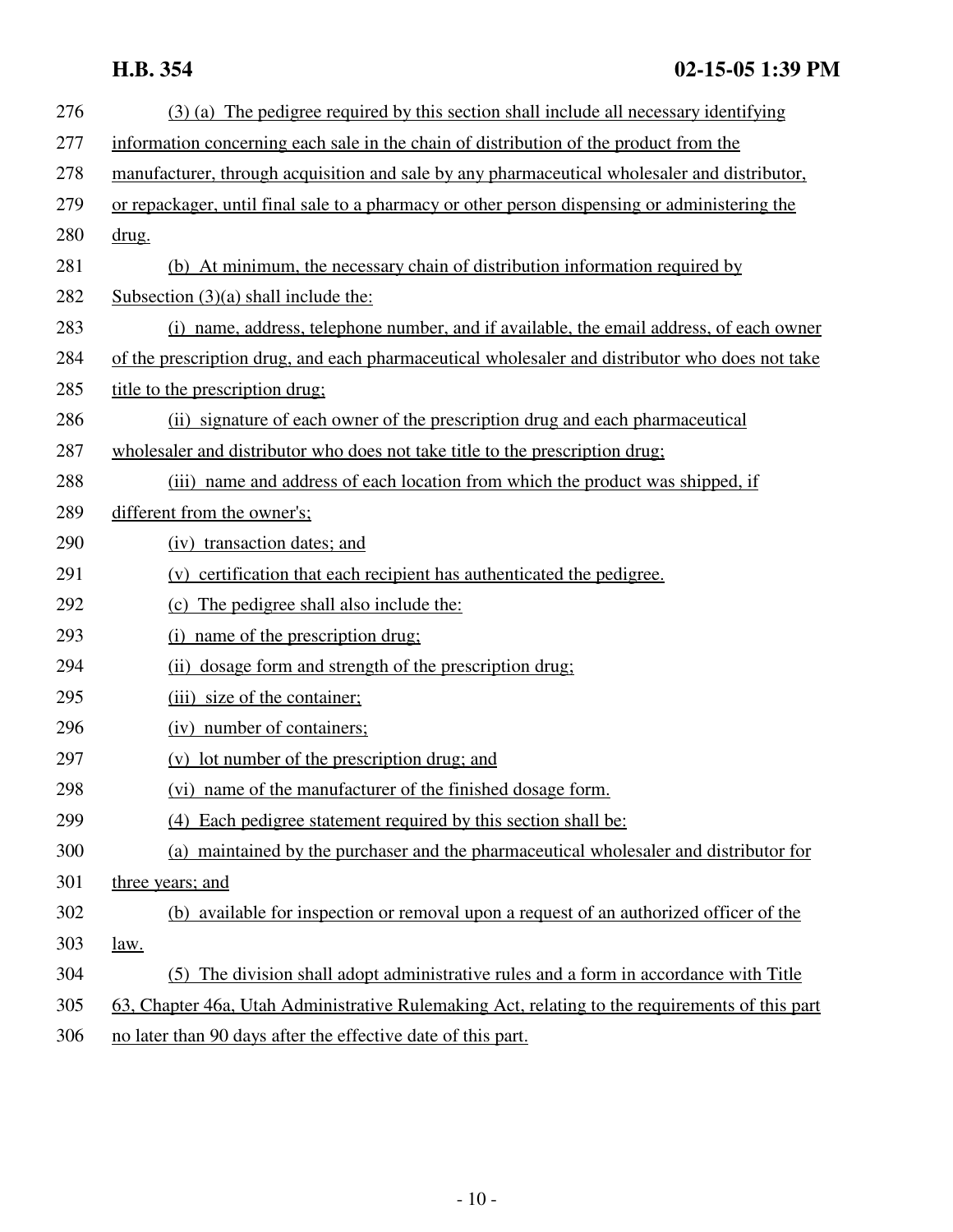| 307 | Section 8. Section 58-17b-806 is enacted to read:                                               |
|-----|-------------------------------------------------------------------------------------------------|
| 308 | 58-17b-806. Enforcement -- Order to cease distribution of a drug.                               |
| 309 | (1) If the division finds that there is a reasonable probability that:                          |
| 310 | (a) a pharmaceutical wholesaler and distributor has:                                            |
| 311 | (i) knowingly violated a provision of this part or a rule adopted in accordance with this       |
| 312 | part; or                                                                                        |
| 313 | (ii) falsified a pedigree, or knowingly sold, distributed, transferred, manufactured,           |
| 314 | repackaged, handled, or held a counterfeit prescription drug intended for human use;            |
| 315 | (b) the prescription drug at issue in Subsection $(1)(a)$ could cause serious, adverse          |
| 316 | health consequences or death; and                                                               |
| 317 | (c) other procedures would result in unreasonable delay, the division shall issue an            |
| 318 | order in accordance with Title 63, Chapter 46b, Administrative Procedures Act, requiring the    |
| 319 | appropriate person, including manufacturers, pharmaceutical wholesalers and distributors, or    |
| 320 | retailers of the drug, to immediately cease distribution of the drug.                           |
| 321 | (2) An order under Subsection (1) is subject to review in accordance with Title 63,             |
| 322 | Chapter 46b, Administrative Procedures Act.                                                     |
| 323 | Section 9. Section 58-17b-807 is enacted to read:                                               |
| 324 | 58-17b-807. Prohibited acts.                                                                    |
| 325 | It is unlawful for a person to perform, or cause the performance of, or aid and abet any        |
| 326 | of the following acts in this state:                                                            |
| 327 | (1) failure to obtain a license in accordance with this part or operating without a valid       |
| 328 | license when a license is required by this part;                                                |
| 329 | (2) selling, distributing, transferring, or otherwise providing prescription drugs in           |
| 330 | violation of the 5% rule established in Subsection 58-17b-804(1);                               |
| 331 | (3) purchasing or otherwise receiving a prescription drug from a pharmacy, unless the           |
| 332 | requirements in Subsection 58-17b-804(2) are met;                                               |
| 333 | (4) the sale, distribution, or transfer of a prescription drug to a person that is not          |
| 334 | authorized under the law of the jurisdiction in which the person receives the prescription drug |
| 335 | to receive the prescription drug, in violation of Subsection 58-17b-804(3);                     |
| 336 | (5) failure to deliver prescription drugs to specified premises, as required by                 |
| 337 | Subsection 58-17b-804(4);                                                                       |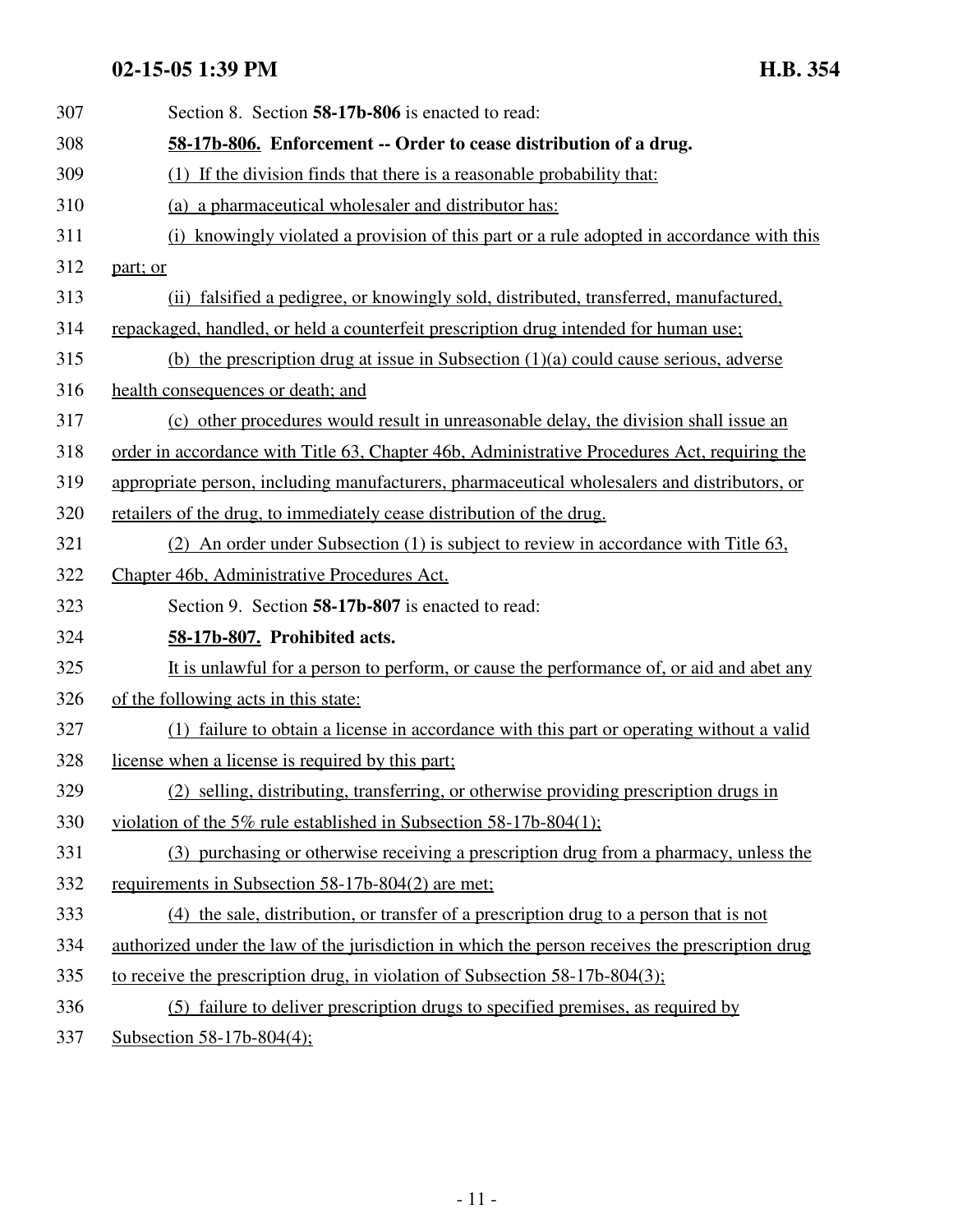| 338 | (6) accepting payment or credit for the sale of prescription drugs in violation of               |
|-----|--------------------------------------------------------------------------------------------------|
| 339 | Subsection 58-17b-804(5);                                                                        |
| 340 | (7) failure to maintain or provide a drug pedigree as required by this part;                     |
| 341 | (8) failure to obtain, pass, or authenticate a pedigree, as required by this part;               |
| 342 | (9) providing the state or any of its representatives or any federal official with false or      |
| 343 | fraudulent records or making false or fraudulent statements regarding any matter within the      |
| 344 | provisions of this part;                                                                         |
| 345 | (10) obtaining or attempting to obtain a prescription drug by fraud, deceit,                     |
| 346 | misrepresentation or engaging in misrepresentation, or fraud in the distribution of a            |
| 347 | prescription drug;                                                                               |
| 348 | (11) the manufacture, repacking, sale, transfer, delivery, holding, or offering for sale         |
| 349 | any prescription drug that is adulterated, misbranded, counterfeit, suspected of being           |
| 350 | counterfeit, or has otherwise been rendered unfit for distribution;                              |
| 351 | (12) the adulteration, misbranding, or counterfeiting of any prescription drug.                  |
| 352 | (13) the receipt of any prescription drug that is adulterated, misbranded, stolen,               |
| 353 | obtained by fraud or deceit, counterfeit, or suspected of being counterfeit, and the delivery or |
| 354 | proffered delivery of such drug for pay or otherwise; or                                         |
| 355 | (14) the alteration, mutilation, destruction, obliteration, or removal of the whole or any       |
| 356 | part of the labeling of a prescription drug or the commission of any other act with respect to a |
| 357 | prescription drug that results in the prescription drug being misbranded.                        |
| 358 | Section 10. Section 58-17b-808 is enacted to read:                                               |
| 359 | 58-17b-808. Penalties.                                                                           |
| 360 | (1) Notwithstanding the provisions of Section 58-17b-504, a person is guilty of a                |
| 361 | second degree felony and is subject to imprisonment under Section 76-3-203 and a fine of not     |
| 362 | more than \$50,000 per violation if that person knowingly engages in the wholesale distribution  |
| 363 | of a prescription drug in violation of this part or any rule or order adopted under this part.   |
| 364 | (2) If a person is an organization, it shall, upon conviction of violating this part, be         |
| 365 | subject to a fine of not more than \$500,000.                                                    |
| 366 | (3) Circumstantial evidence may be used to prove that a defendant possessed actual               |
| 367 | knowledge, including evidence that the defendant took affirmative steps to be shielded from      |
| 368 | receiving relevant information.                                                                  |